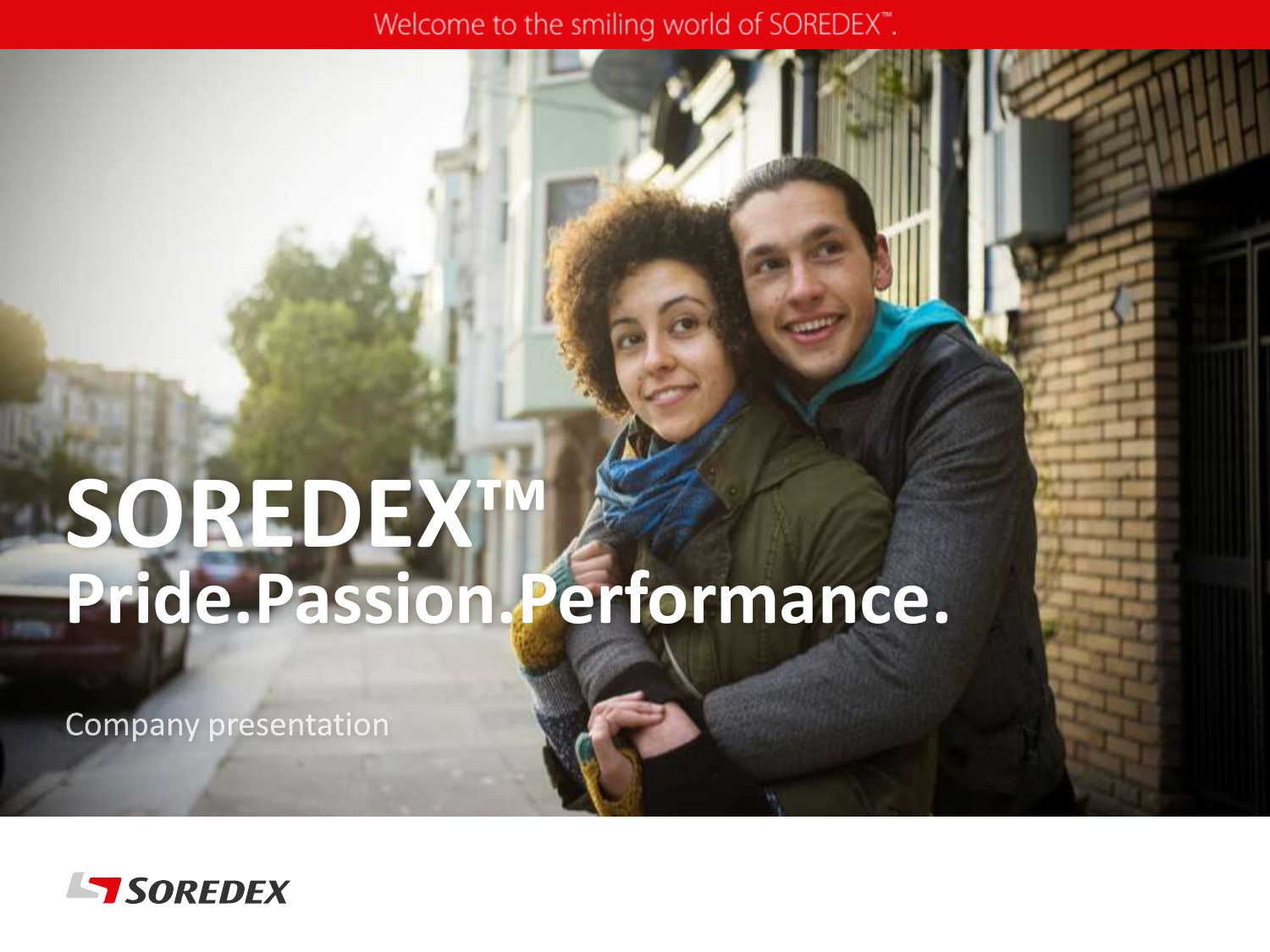### A full-service imaging company

Soredex offers first-class imaging solutions by focusing on easy and fast workflow, contemporary design and innovative features.

We are a global leader in the design and production of state-of-the-art 2D and 3D imaging equipment for all Oral and Maxillo Facial applications.

Soredex is managed by a highly skilled team with extensive experience in digital imaging and cooperate closely with major global imaging professionals.



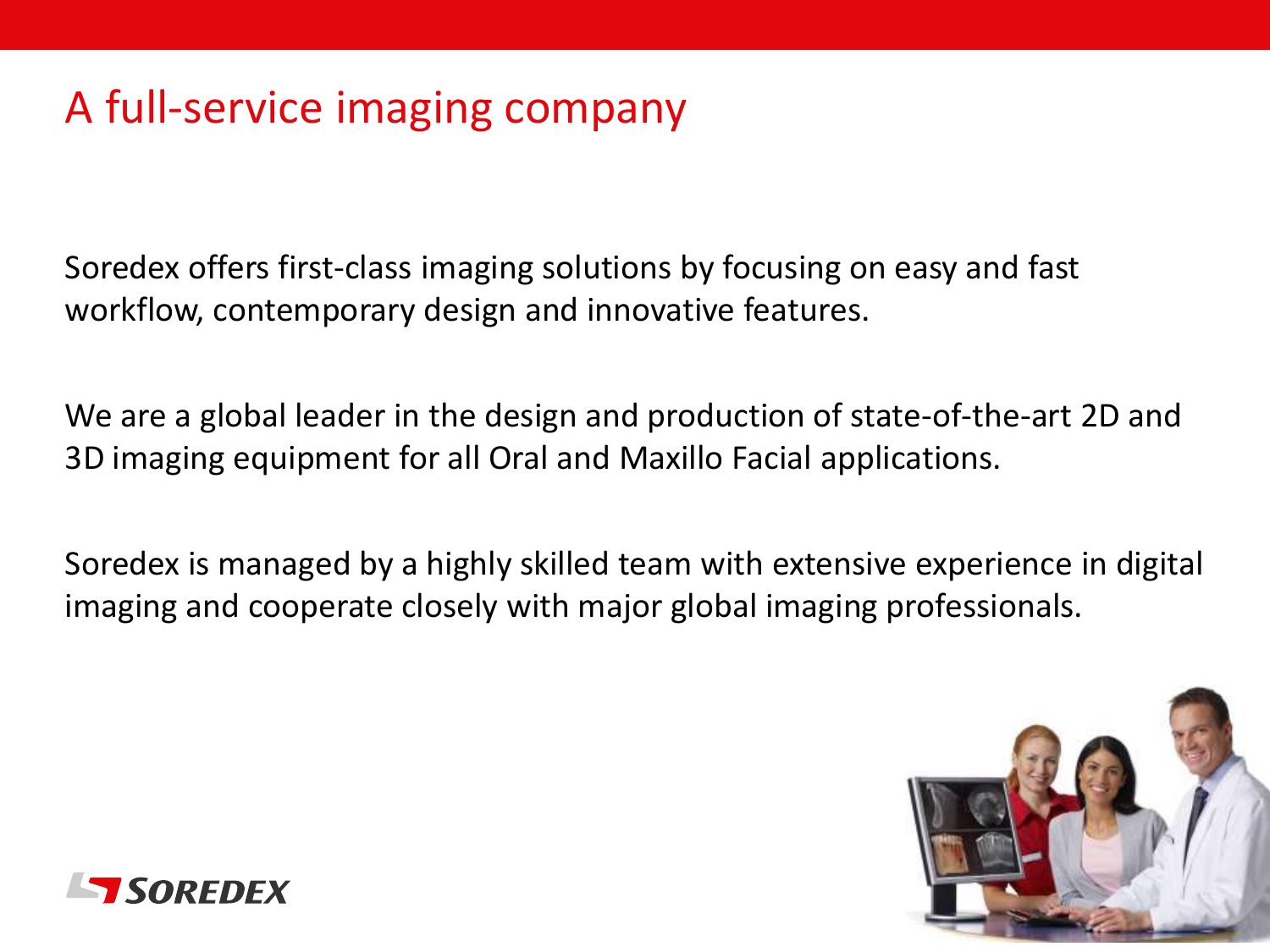## Soredex in brief



- Soredex company name stands for: Sophisticated research in dental x-ray
- One of the world's leading imaging brands
- More than 400 employees worldwide are involved in all aspects of research and product development, manufacturing, global sales & marketing, and technical support
- Part of Palodex Group Oy which is owned by Danaher Corporation
- Exports account for over 98% of Soredex sales, with the major markets in the USA, Europe, Asia Pacific and Japan.
- Soredex has active customers and partners in more than 60 countries
- Headquarters, R&D and production lines of dental x-ray units and digital imaging systems in Tuusula, Finland
- Regional offices: Charlotte, USA and Schutterwald, Germany

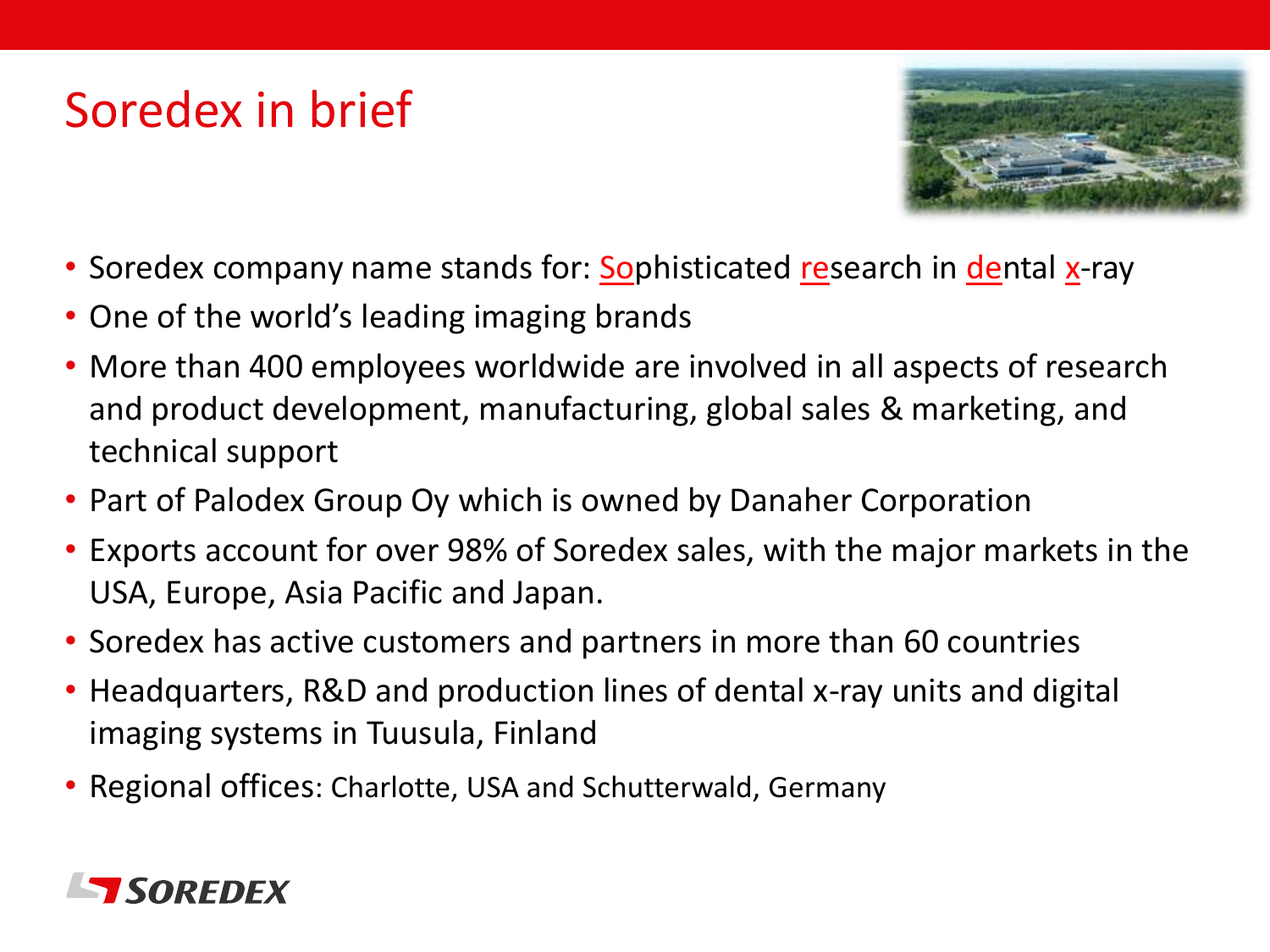### Palodex Group Oy

- One of the leading manufacturers of dentomaxillofacial and ENT imaging solutions in the world.
- A part of global KaVo Kerr Group, belonging to NYSE listed Danaher Corporation.
- Focus on advanced digital 2D and 3D extraoral applications and intraoral CR systems.
- Close co-operation with dental and medical professionals and institutions.
- Global presence: worldwide installation base.



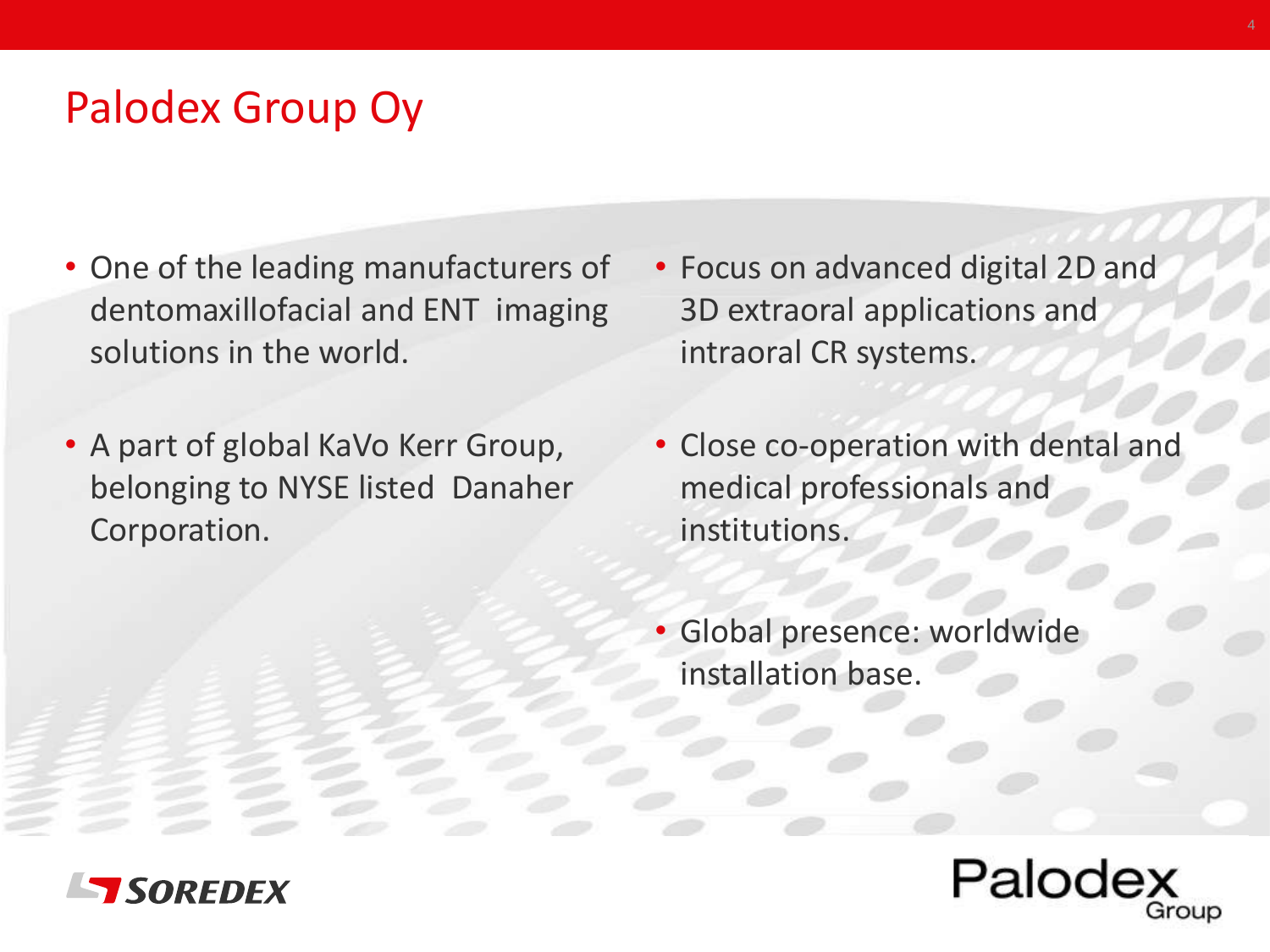#### Danaher Corporation

- A global science and technology innovator and an umbrella company for a number of world class brands.
- ~20 BUSD in revenue
- ~70 000 associates

Business segments: Environmental Test & Measurement Dental Life Sciences and Diagnostics Industrial Technologies



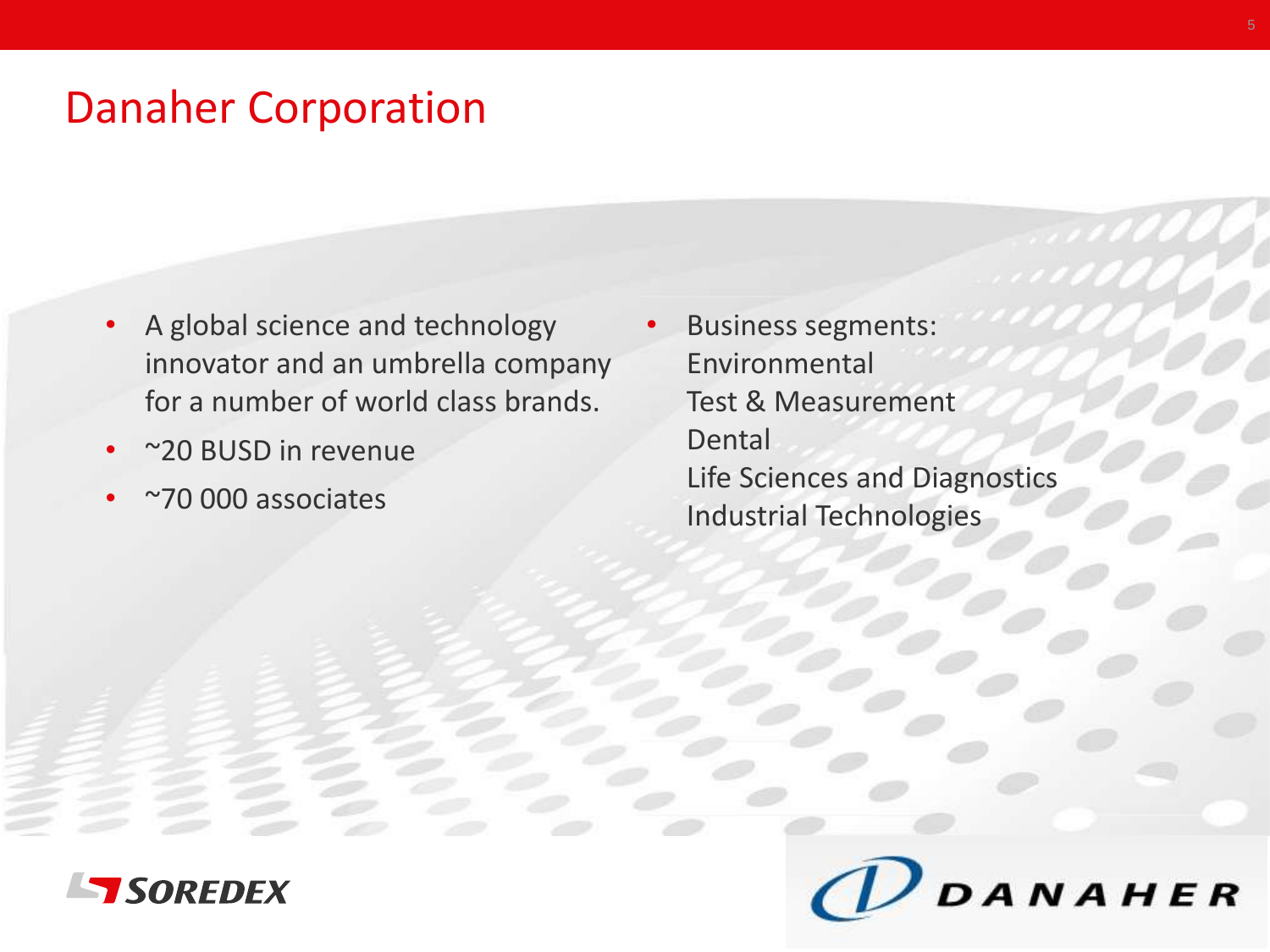#### KaVo Kerr Group

- The world leader in smart products and processes that enable dental professionals to confidently optimize their work and lives.
- Serves 99 percent of dental practices around the world.

Palodex imaging brands are among KaVo Kerr Group's broad portfolio of industry-leading equipment, consumable and specialty brands.



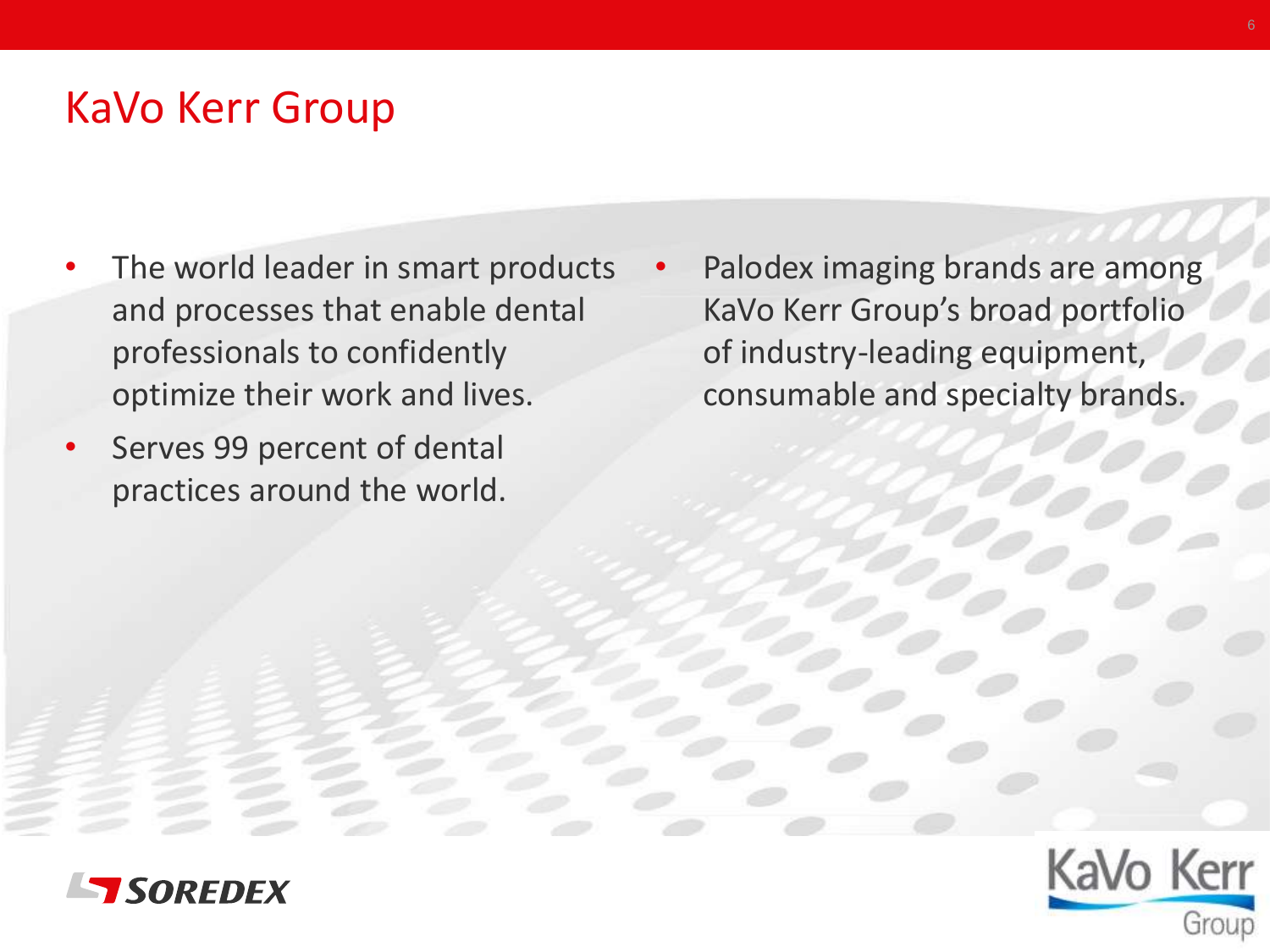### Historical perspective

- 1977 Founded in Herttoniemi, Helsinki by a group of enthusiastic imaging specialists and innovators – world's first DC panoramic x-ray was born
- 1980 Orion Corporation Ltd., the largest farmaceutical company in Finland bought Soredex Oy
- 2001 A new home was found inside the Instrumentarium Corporation
- 2003 General Electric acquired Instrumentarium Corporation
- 2004 Soredex team moves to new facilities in Tuusula (30 km from Helsinki)
- 2005 General Electric sell Instrumentarium Corporation dental operations to investing company Altor - > PaloDEx Group Oy is founded
- 2009 Danaher Corporation acquired PaloDEx Group Oy

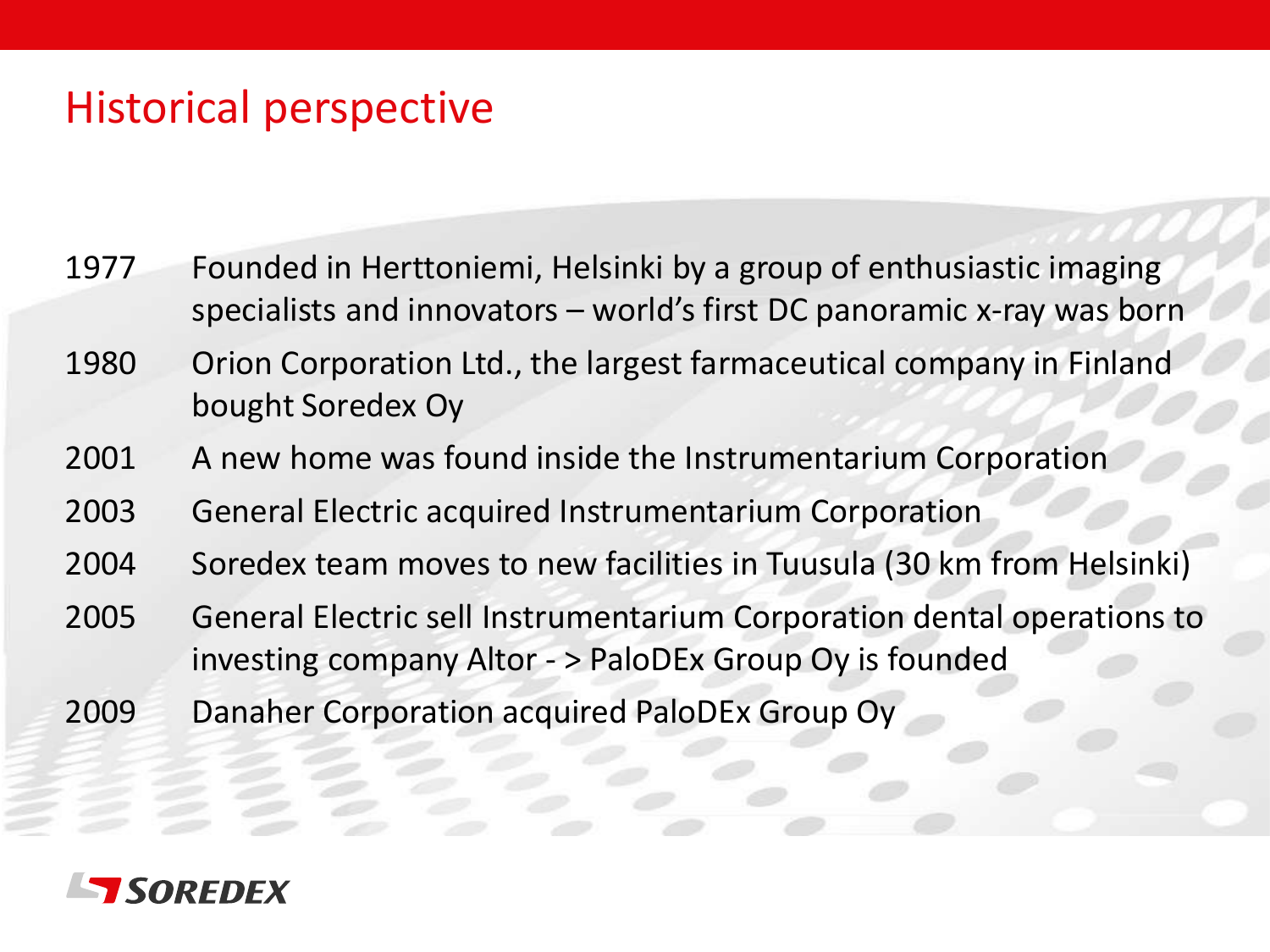#### An innovator and pioneer in dentomaxillofacial imaging



Long track record of imaging innovations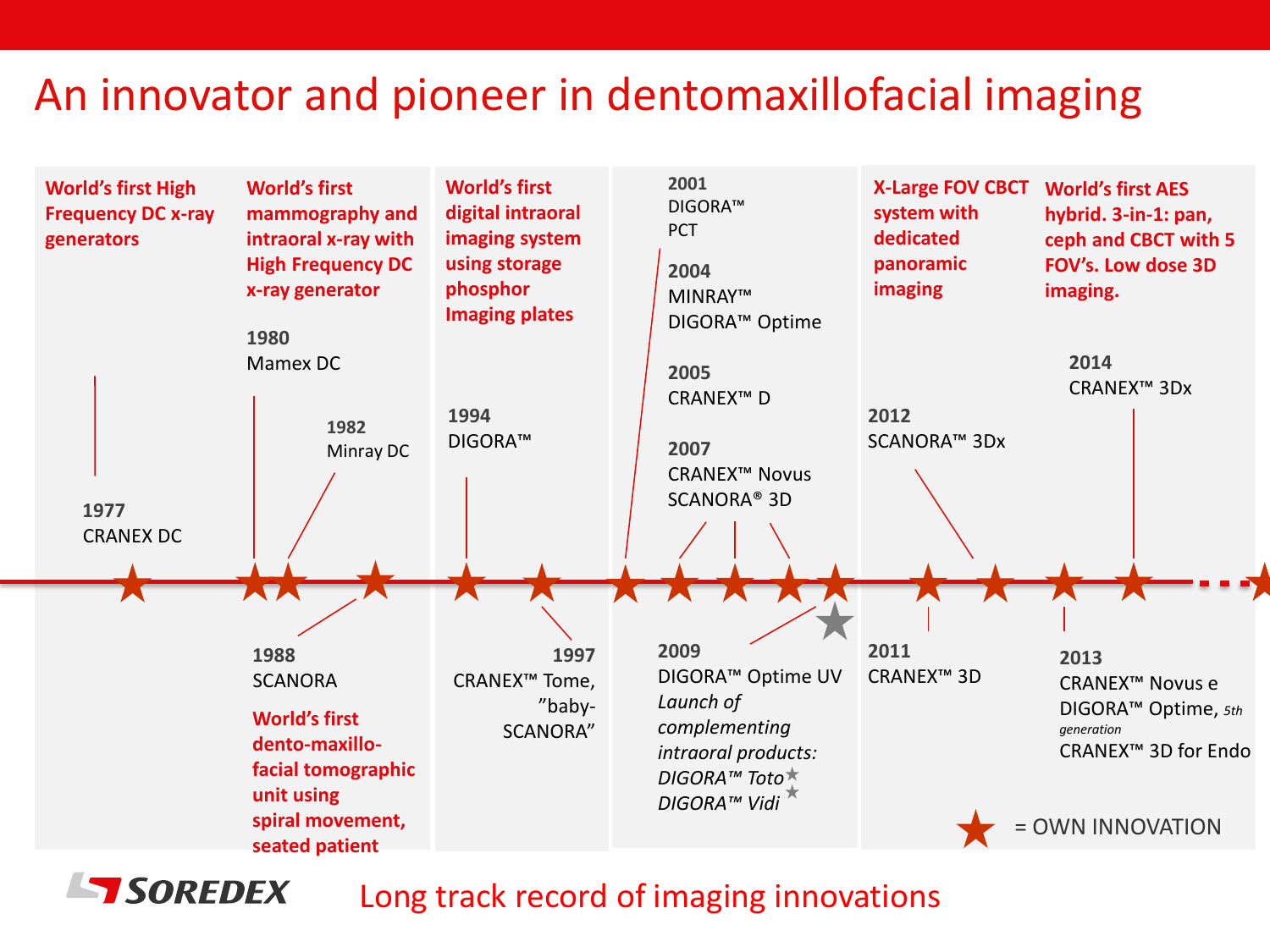#### Mission and vision

#### **Mission**

SOREDEX offers first-class dentomaxillofacial, ENT and Head & Neck imaging solutions by focusing on easy workflow, contemporary design and innovation.

#### **Vision**

We want to be the top of mind choice of dentomaxillofacial, ENT and Head & Neck imaging professionals.

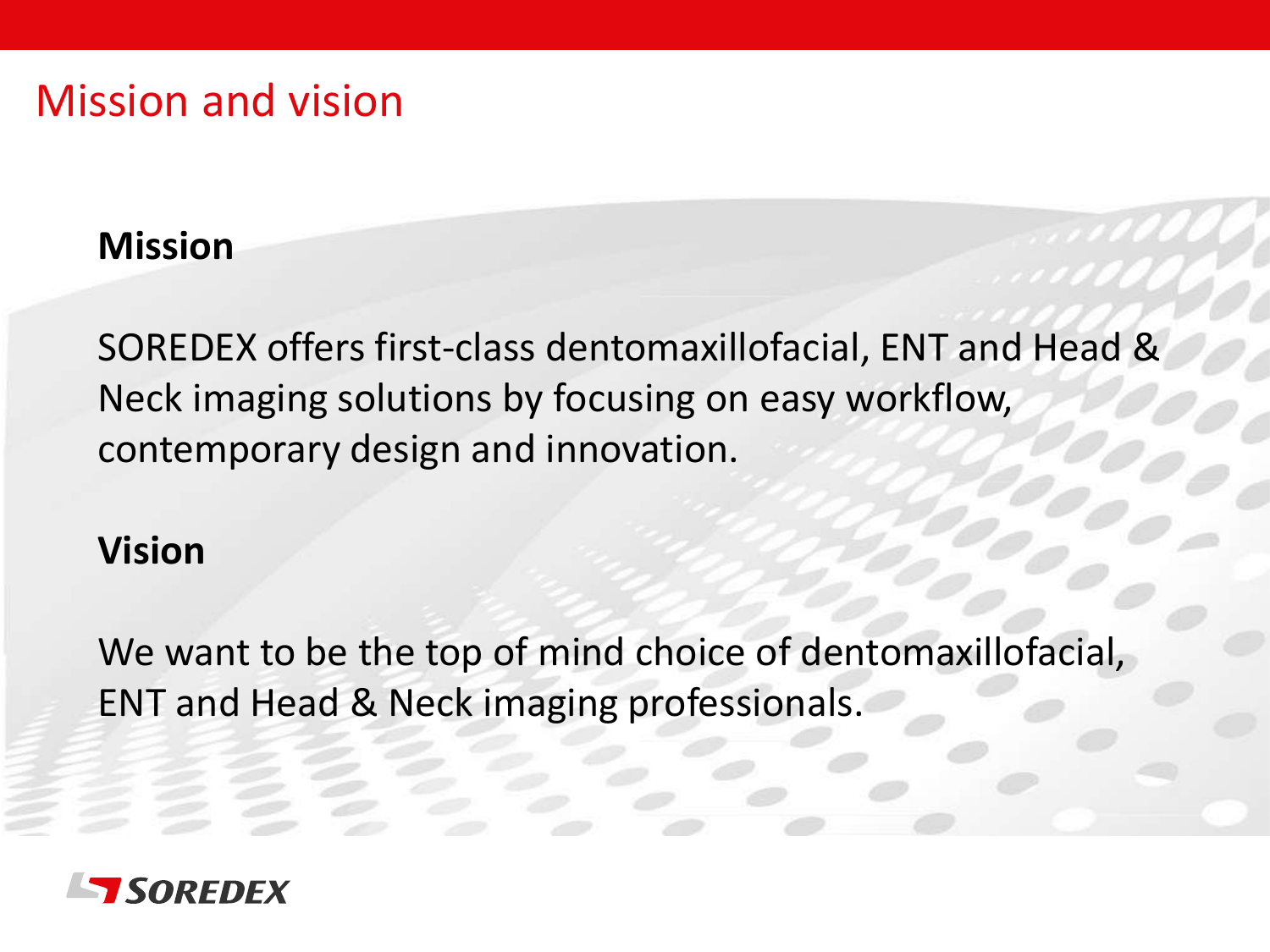### Complete SOREDEX™ extraoral product portfolio for all dento-maxillo-facial, ENT and Head & Neck imaging needs



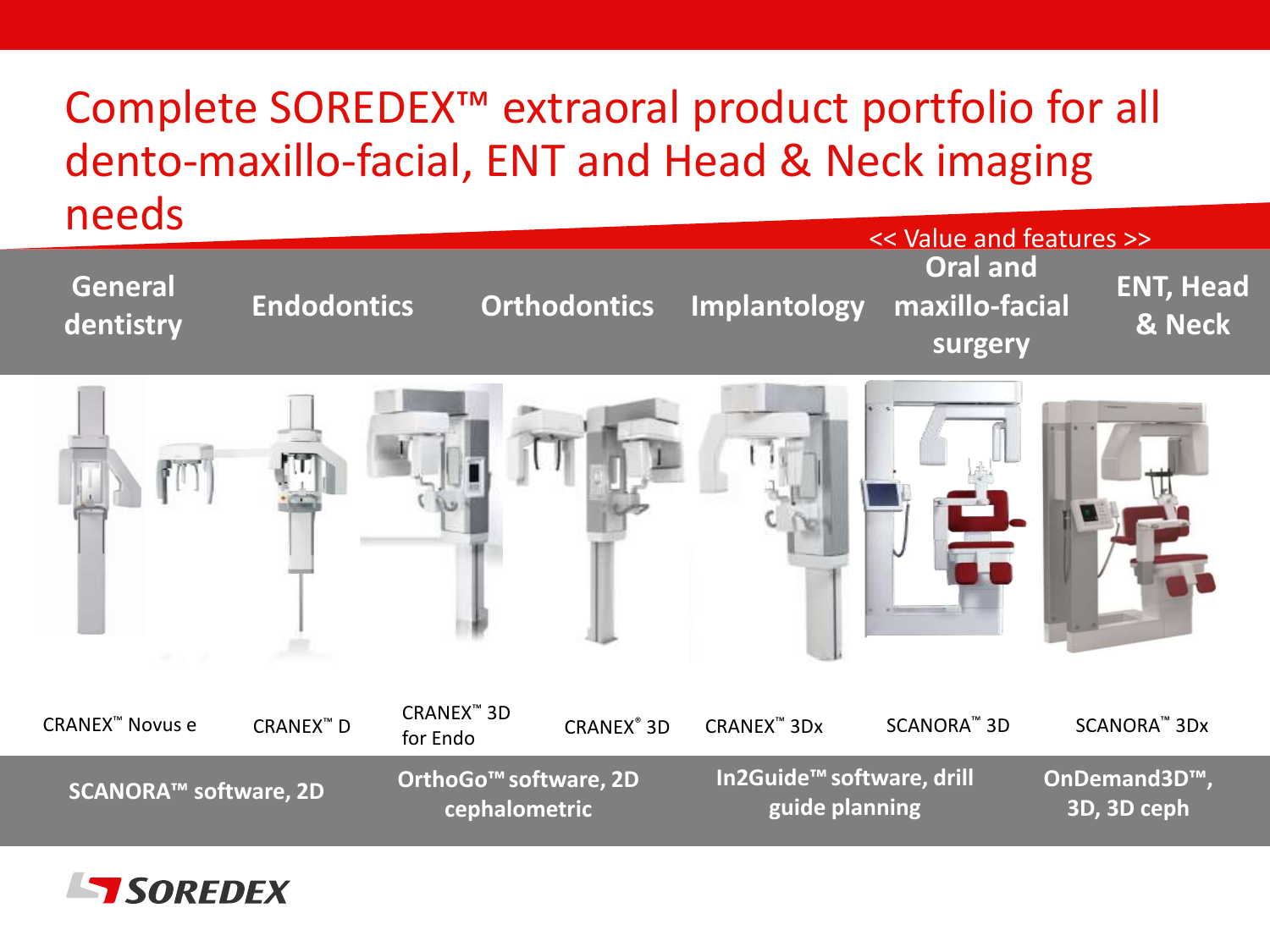### Complete line-up of SOREDEX™ intraoral imaging products

<< Value and features >>

**Intraoral imaging solutions for general dentistry; from small dental offices to high volume imaging centers**



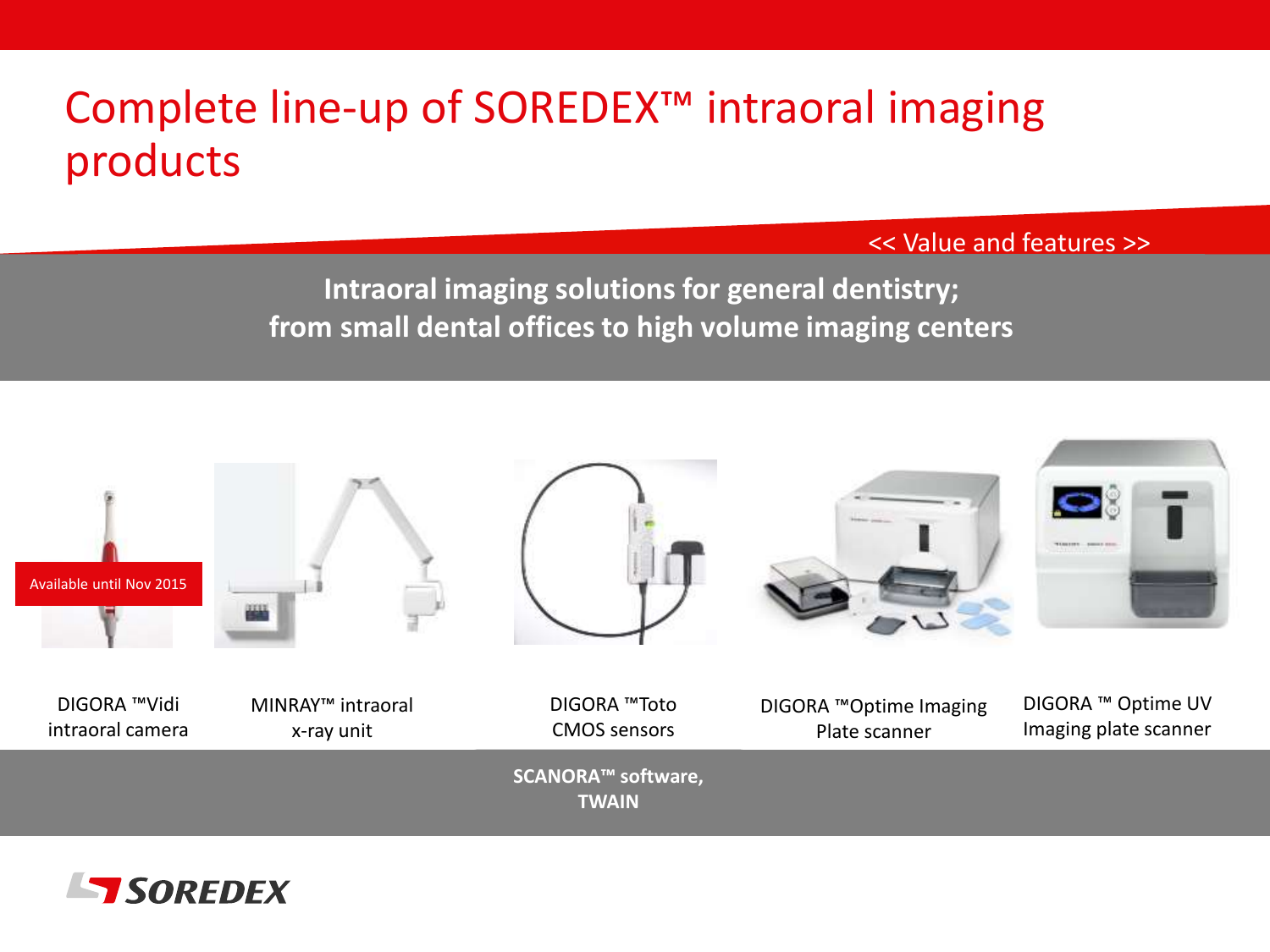### Dental cone beam CT system with dedicated panoramic imaging

#### **SCANORA™ 3D**

The SCANORA™ 3D offers versatility by combining cone beam CT imaging, with 4 selectable FOV's, Standard and High resolutions and dedicated RealPAN™ panoramic imaging.

At a press of a button, the unit automatically switches between 3D and panoramic imaging modes, making it quick and efficient to use.



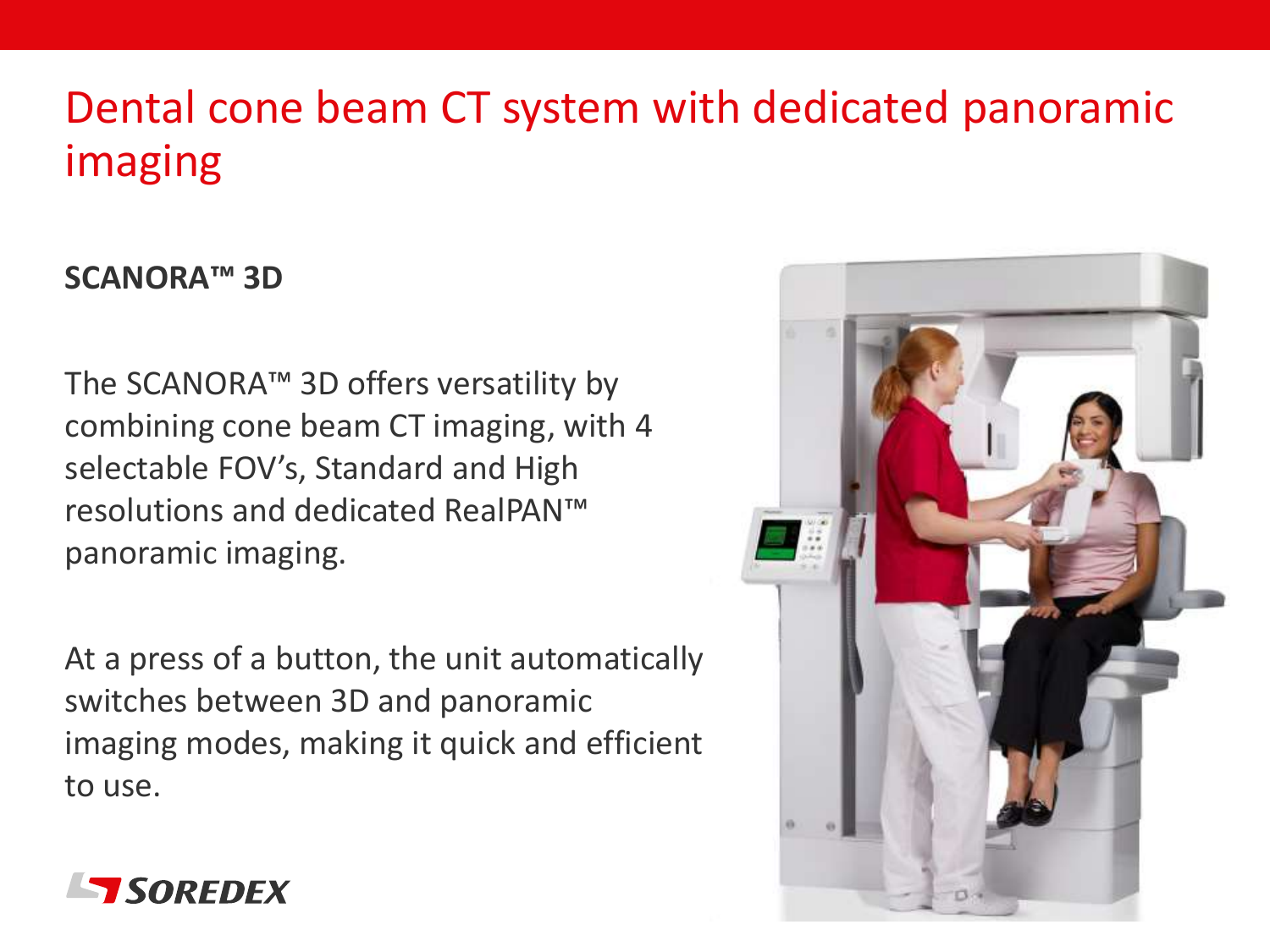### Large FOV cone beam CT system for Head and Neck and ENT imaging

#### **SCANORA™ 3Dx**

With up to 8 FOV's SCANORA™ 3Dx covers the entire range of applications starting from a single implant to ENT, Head & Neck and orthognatic planning and diagnostics.

Maximum flexibility, excellent image quality and the SCANORA™ typical smooth workflow characterize this system.



![](_page_12_Picture_5.jpeg)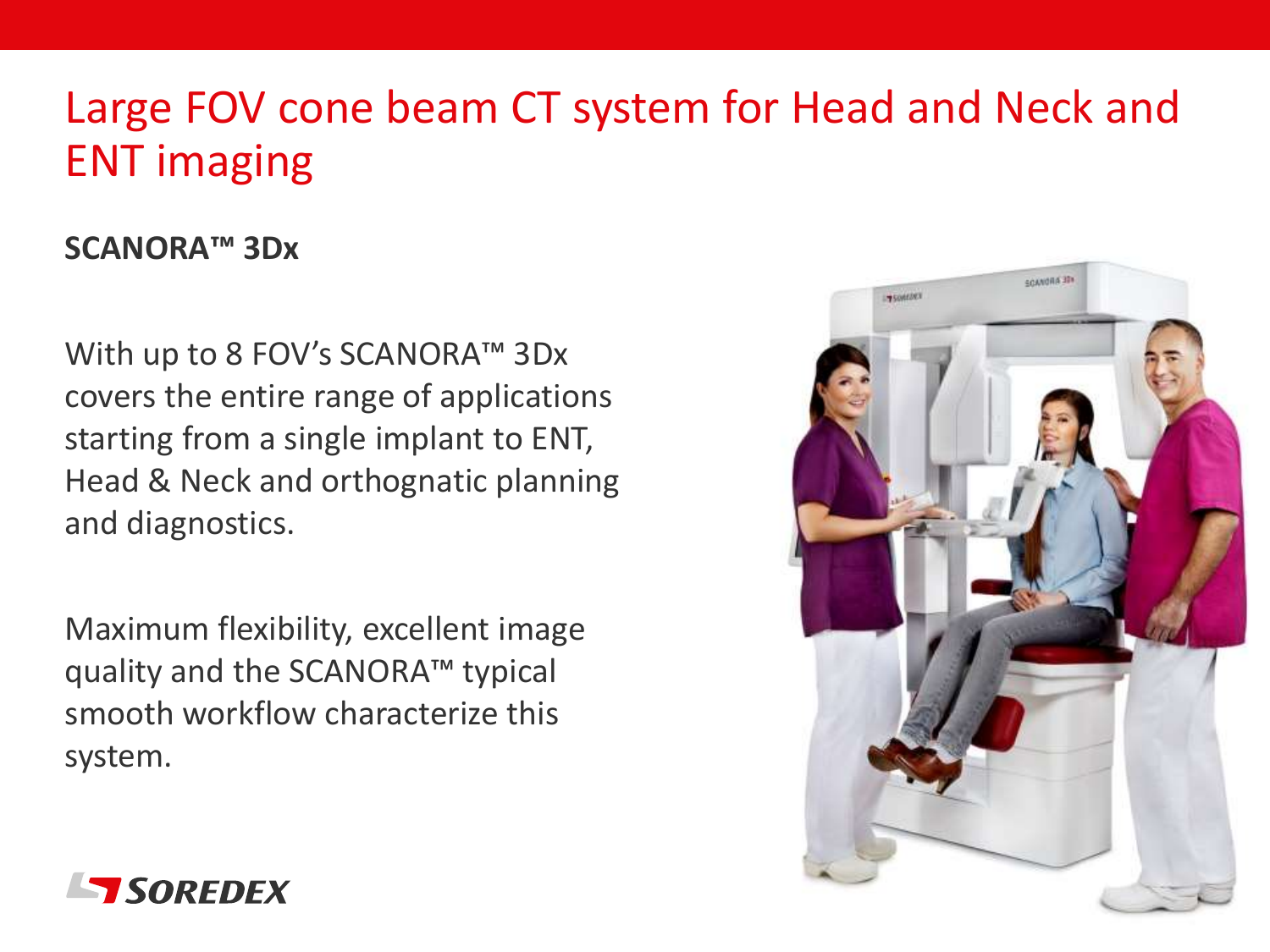### CRANEX™ 3D imaging system with panoramic, optional cephalometric and Cone Beam CT

CRANEX™ 3D sets the standard for modern high quality dental imaging. Versatile panoramic, combined with Cone Beam CT and cephalometric options, makes day-today imaging easy, accurate and adjustable.

Its versatility offers dental clinics one of the most dynamic imaging systems available to meet their needs.

![](_page_13_Picture_3.jpeg)

![](_page_13_Picture_4.jpeg)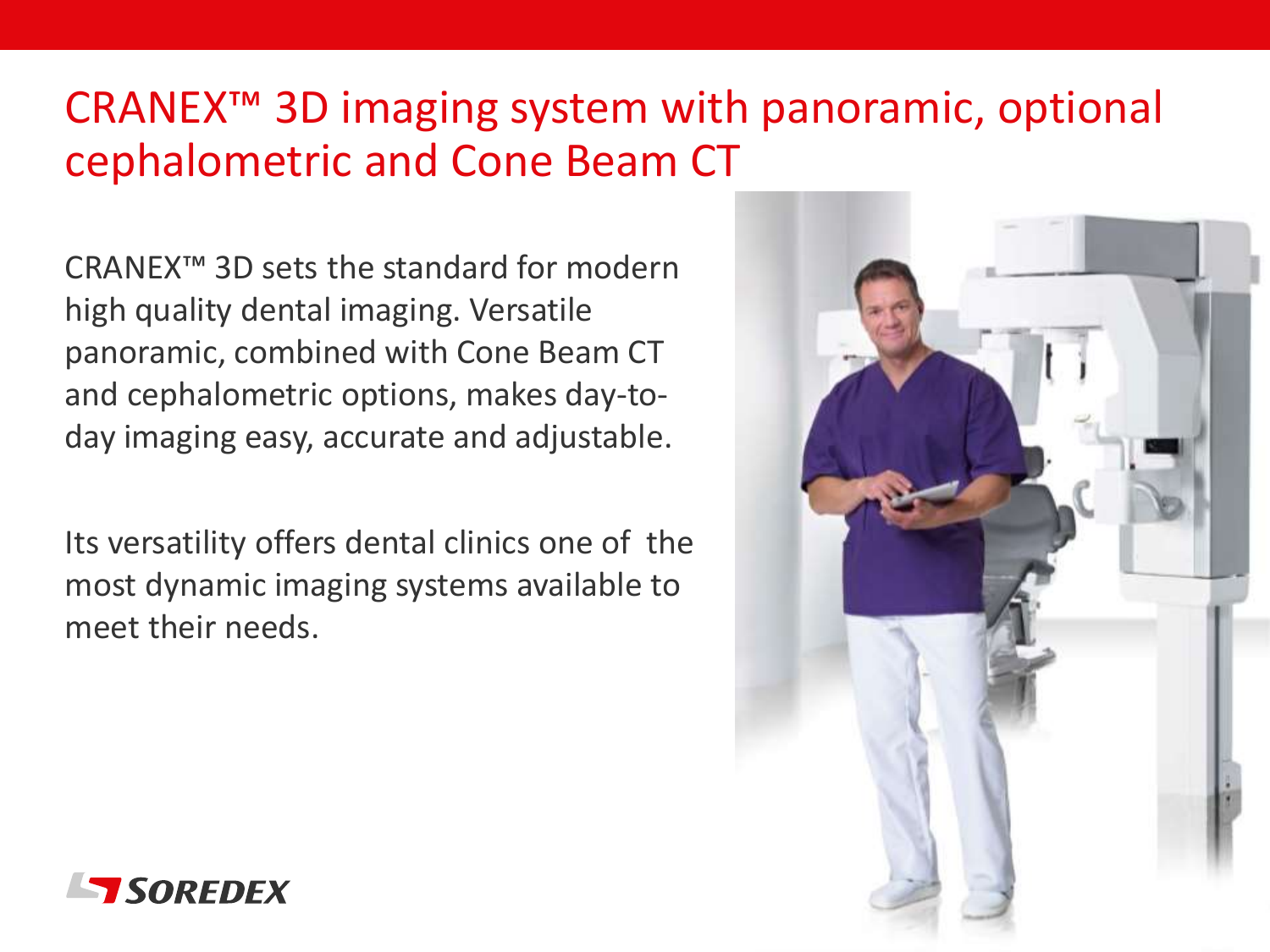### CRANEX™ 3Dx meets everyday diagnostic challenges with ease

The most advanced CRANEX™ unit to-date with 5 FOV's extends possible application areas of 2D panoramic and cephalometric imaging to accurate CBCT imaging from a single tooth to the entire cranio-maxillofacial region. Minidose™ programs enable fast and low dose 3D imaging. With AES hydrid – a world first.

Two optional large FOV's are perfect for diagnostic tasks in the CMF and ENT areas. (\*

(\*ENT approved by CE approval (FDA approval pending)

![](_page_14_Picture_4.jpeg)

![](_page_14_Picture_5.jpeg)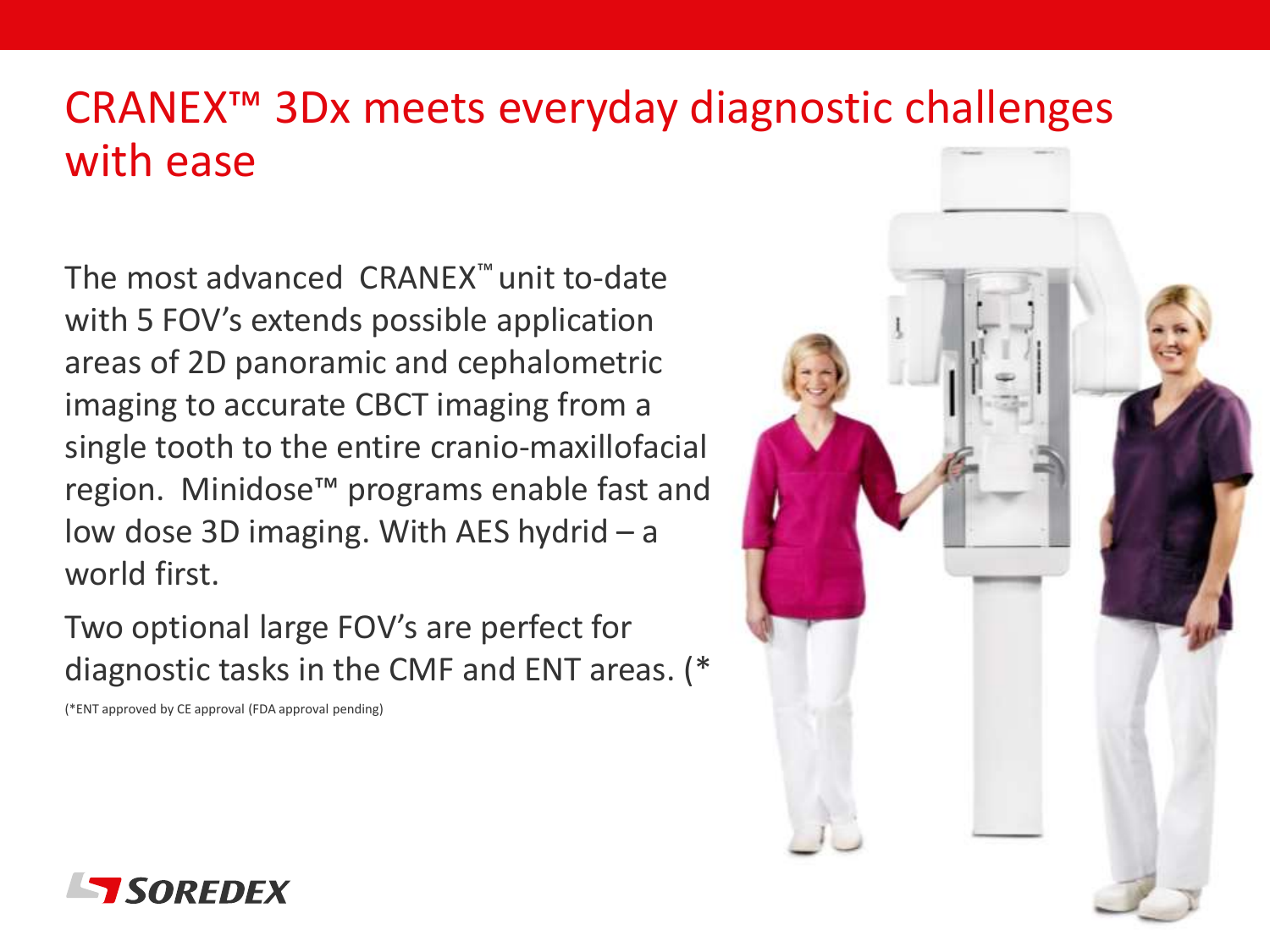### Entry level 2D panoramic and cephalometric imaging systems for imaging centers and dental clinics

![](_page_15_Picture_1.jpeg)

![](_page_15_Picture_2.jpeg)

#### **CRANEX™ D, CRANEX™ D Ceph**

panoramic and cephalometric x-ray units for high volume clinics and imaging centers where reliability, speed and image quality are essential.

#### **CRANEX™ Novus e is a fast**

and easy to use x-ray unit that covers majority of panoramic imaging needs including optional extraoral bitewing.

![](_page_15_Picture_7.jpeg)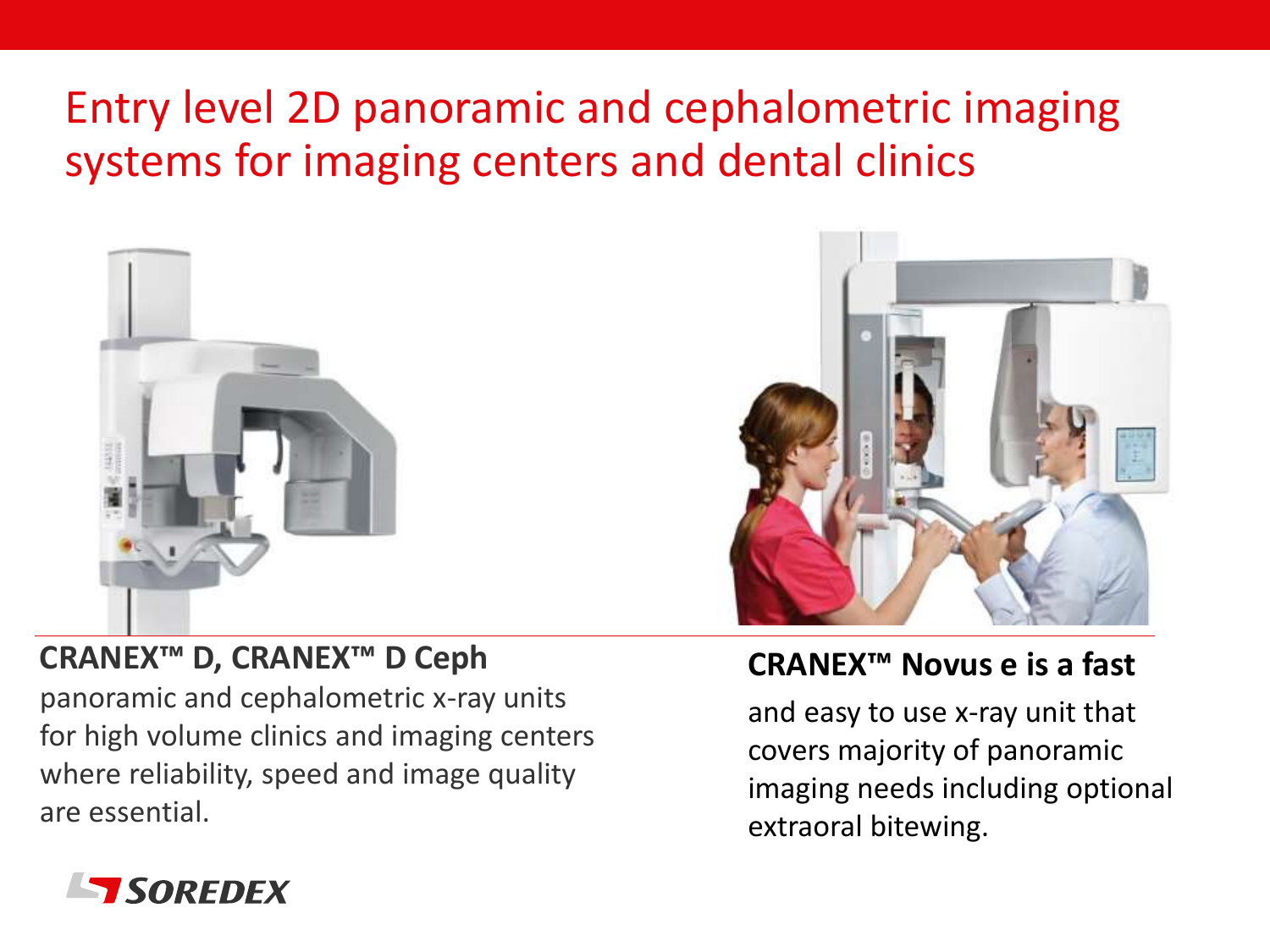### Pioneering DIGORA™ Imaging Plate scanners for ease, speed and repeatable image quality

![](_page_16_Picture_1.jpeg)

![](_page_16_Picture_2.jpeg)

#### **DIGORA™ Optime UV**

Unique hygiene concept, automated functions, easiest visually guided system on the market for high-end clinics.

#### **DIGORA™ Optime (DXR-60)**

Easy to use, fast and economical imaging solution. Lots of automated functions to speed up workflow.

![](_page_16_Picture_7.jpeg)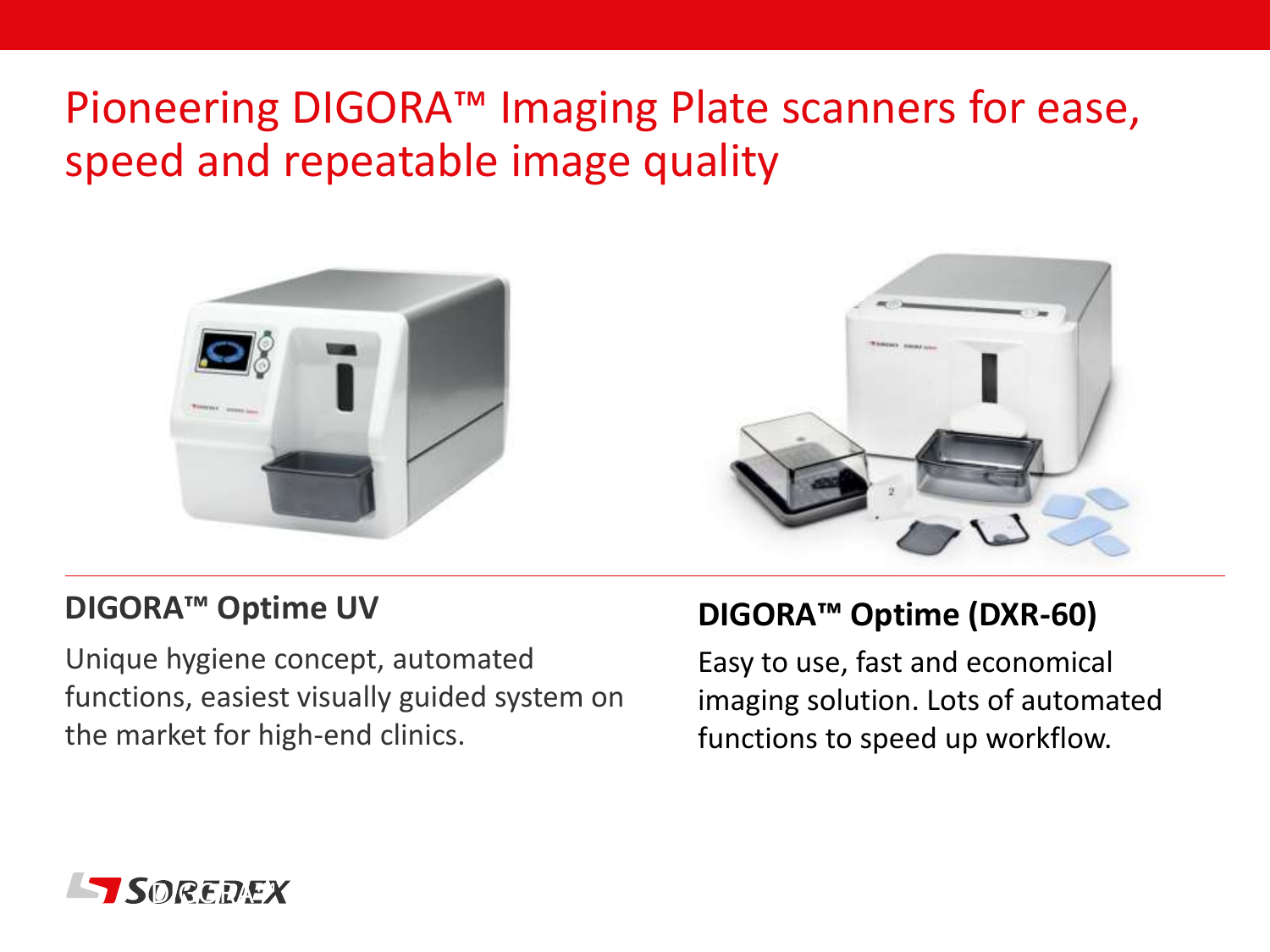### Intraoral products to meet entry level imaging needs

![](_page_17_Picture_1.jpeg)

#### **MINRAY™**

High frequency intraoral Xray unit with unique extendable horizontal that arm can be adjusted to the required length.

#### **DIGORA™ Toto**

Intraoral sensor

Easy to use and provide superb, repeatable clinical results.

#### **DIGORA™ Vidi**

Intraoral camera Perfect visibility into hardto-reach areas with 15 degrees tilted viewing angle

![](_page_17_Picture_9.jpeg)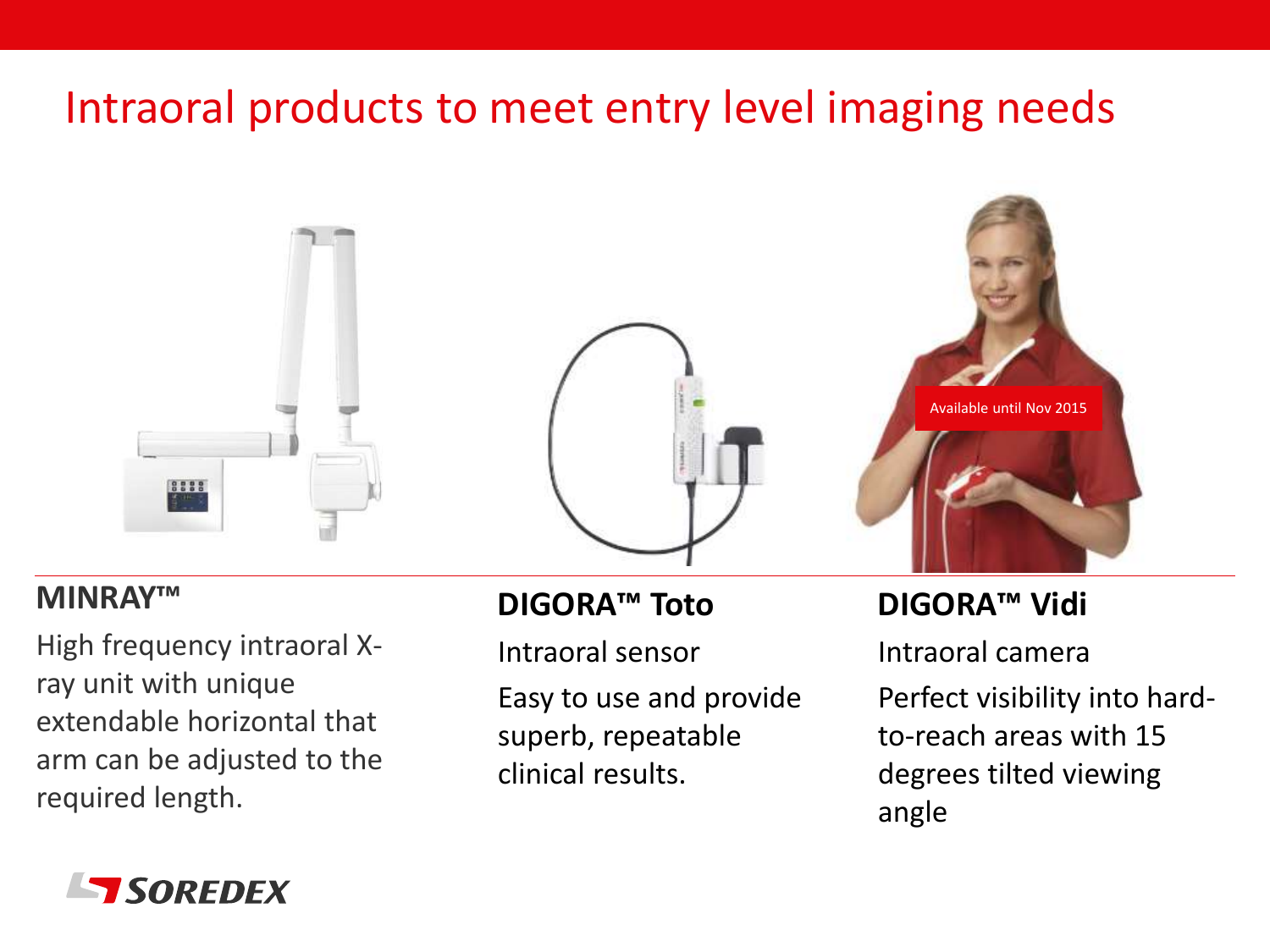#### Software solutions – 2D applications

![](_page_18_Picture_1.jpeg)

![](_page_18_Picture_2.jpeg)

**SCANORA™** software is our leading software platform for your everyday imaging needs. It's easy, straightforward workflow helps in day-to-day image acquisition, processing, diagnostics and treatment planning.

**OrthoGo™** is a flexible and super easyto-use software for orthodontists and maxillofacial surgeons. OrthoGo™ is a perfect orthodontic tool for cephalometric analysis and treatment planning.

![](_page_18_Picture_5.jpeg)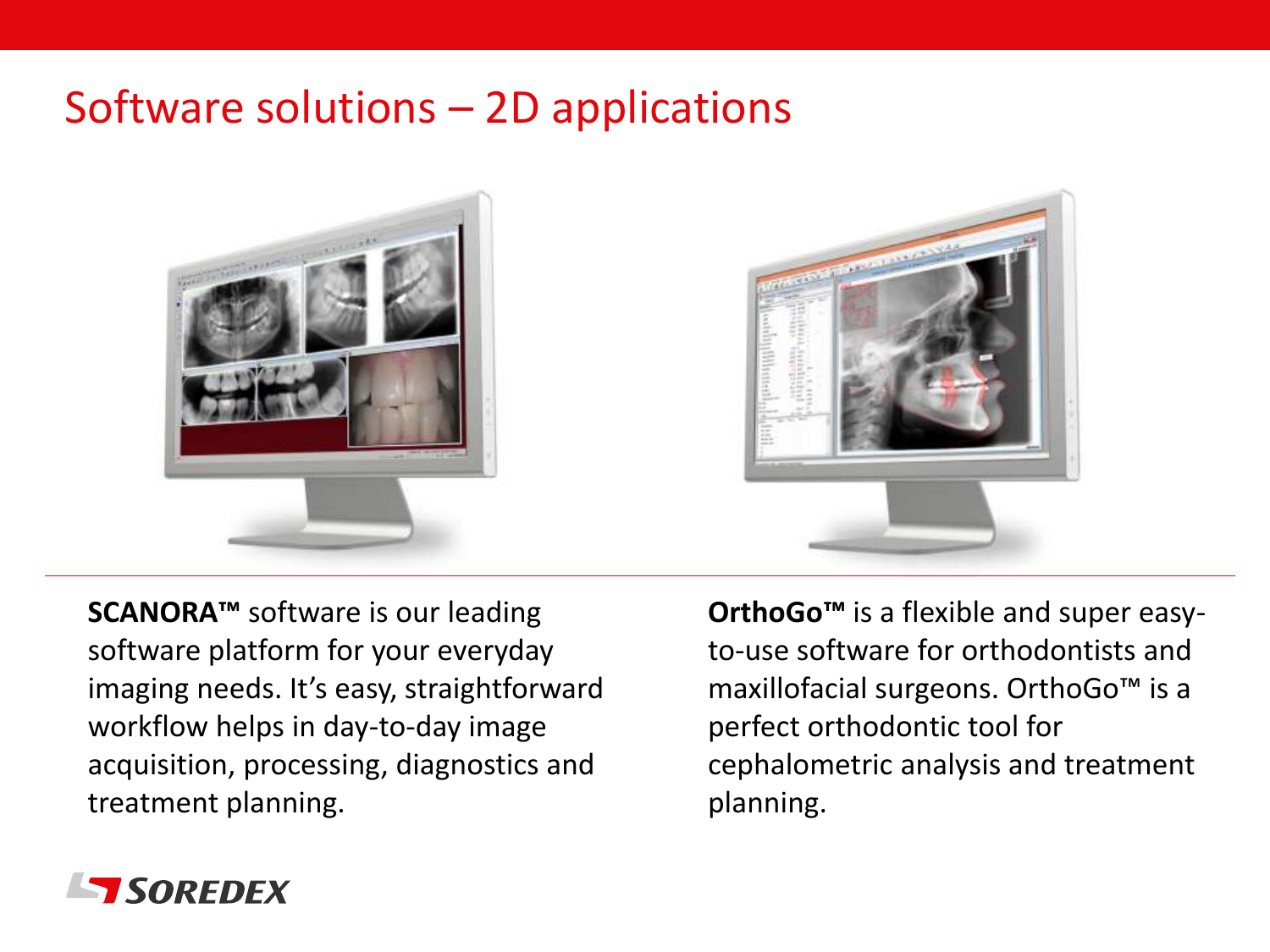### Software solutions – 3D applications

#### **OnDemand3D™**

OnDemand3D™ from Cybermed Inc. is a world leading 3D imaging software that delivers state-of-the-art innovations with a variety of groundbreaking dental solutions in Digital Dentistry.

OnDemand3D™ software offer the most powerful and versatile volume rendering for airway segmentation, fusion, superimposition and other various clinical applications in Digital Dentistry.

![](_page_19_Picture_4.jpeg)

![](_page_19_Picture_5.jpeg)

![](_page_19_Picture_6.jpeg)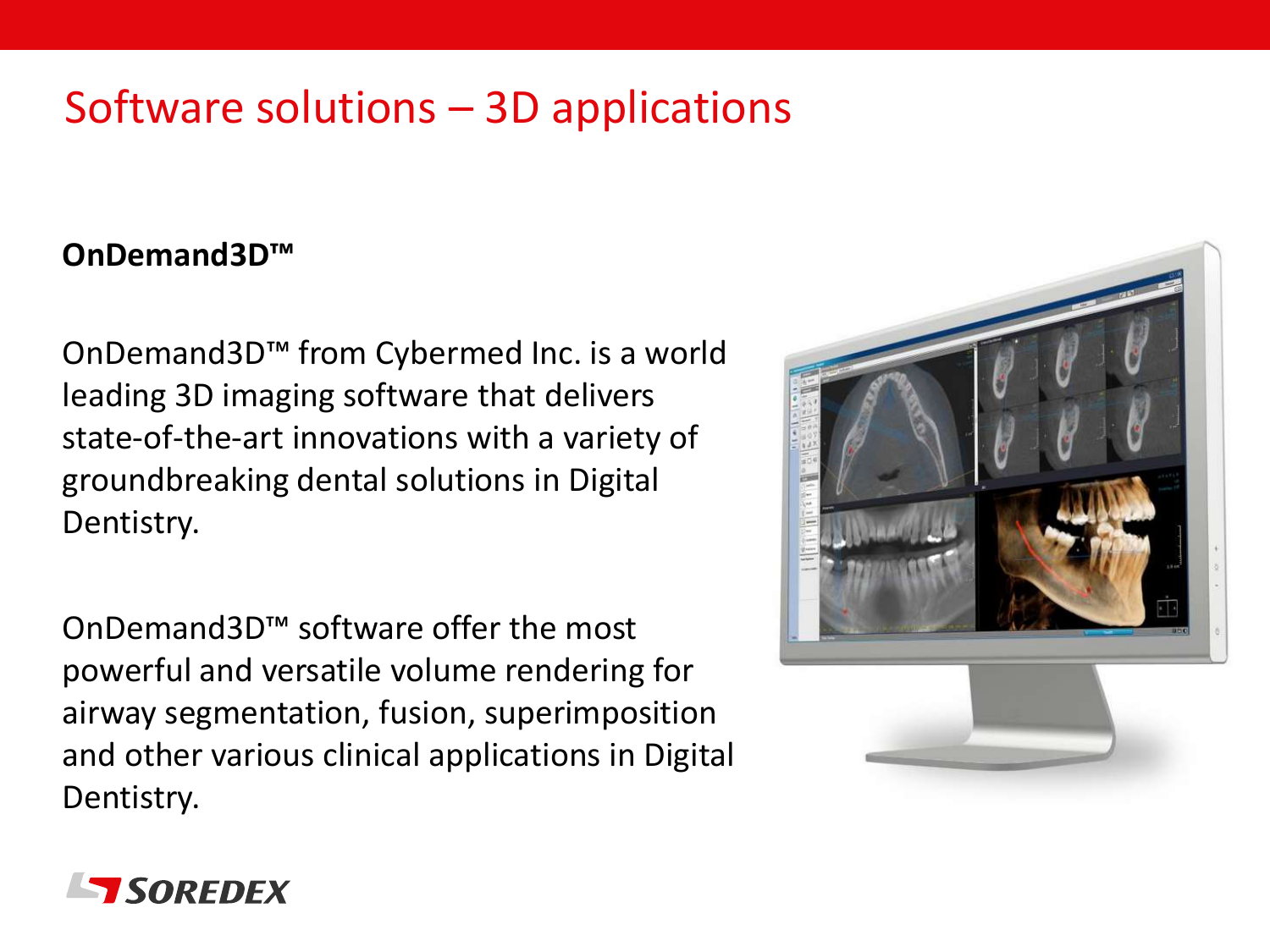### The right tools for the job

Close co-operation with imaging professionals give us deep insight of how to incorporate true diagnostic value to clinical work.

SOREDEX™ portfolio covers all diagnostic needs and applications in the dental, CMF and Head & Neck region. On top, our cone beam CT systems have shown to bring excellents results in ENT applications.

Our products are known for reliability, simplified workflow and excellent image quality.

We are committed to fulfill these promises today and in the future.

![](_page_20_Picture_5.jpeg)

![](_page_20_Picture_6.jpeg)